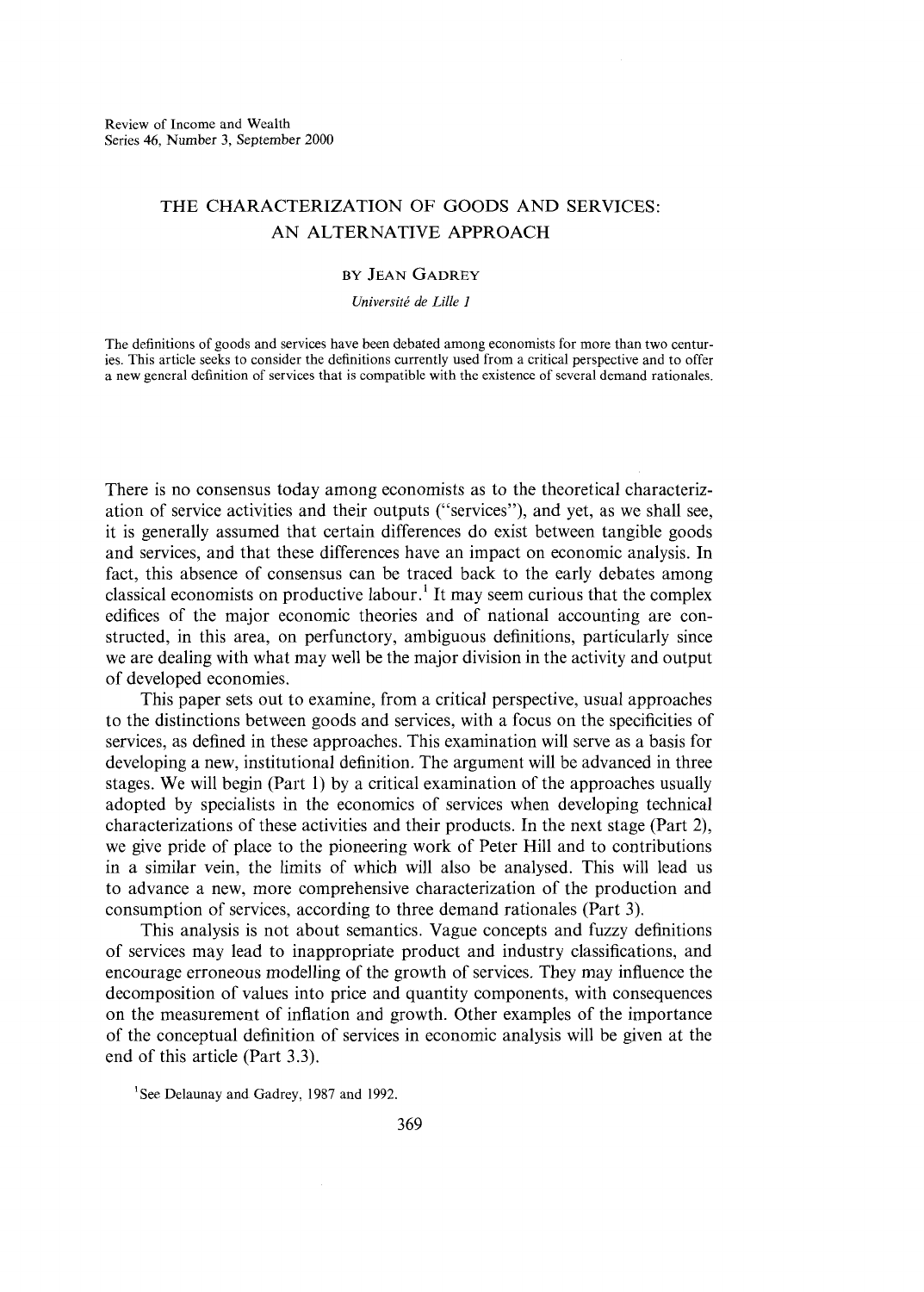# 1. THE DEFINITIONS BASED ON TECHNICAL CRITERIA DERIVED FROM THE CLASSICAL ECONOMISTS

Studies of the past thirty years that deal explicitly with the question of how to characterize services (always in relation to the characterization of material goods) offer two types of response. In the first, various technical criteria are advanced, more or less the same ones as those used by the classical economists, sometimes a combination of them. The second, which takes as its starting point what is today the most widely cited definition, namely that of Peter Hill (1977), seeks to set forth a characterization of "service situations" and of their outcomes that is both socio-technical and more synthetic. They will be examined in the next section.

## 1 .l. *The Technical Characterizations: Three Different Approaches*

Three different approaches have been adopted by those who have sought to use technical criteria as the foundation for a specific definition of services.

The first approach constitutes an extension of the definitions advanced both by Smith and by Say. A service is defined as a product which, in Smith's words, "perishes in the very instant of its production," or which, as Say put it, is "immaterial." *A priori*, a distinction could be made in theory between the evanescent nature of the product, on the one hand, and its immateriality, on the other. In fact, however, these concepts function as synonyms because the notion of immateriality is not specified. Alfred Marshall, for his part, took the view that such goods "pass out of existence in the same instant that they come into it."

The second, more recent approach takes as its starting point the notion of co-production, that is the cooperation or interaction between producer and consumer in achieving the desired outcome. There is little trace of this concept in the history of economic thought, with one remarkable exception, namely H. Storch. In recent times, the notion that co-production is a distinctive characteristic of services has played an important part in the work of Singelmann (1974), Fuchs (1968), and De Bandt (1995). Nevertheless, it is noticeable that this second approach focuses less on the specificity of the outcome of service activities than on the process. According to Daniel Bell (1973), author of one of the most important and best researched books on the development of the "post-industrial society" (or the service society), "the fact that individuals now talk to individuals, rather than interact with a machine, is the fundamental fact about work in the post-industrial society" (p. 163).

Finally, in the third approach, the fundamental characteristic that distinguishes services from goods is the fact that they cannot be held in stock. Reference is sometimes made to an additional technical property, the fact that services cannot be transported. For T. Stanback (1980), this dual property clearly distinguishes services from goods, which are both storable and transportable. In this case, it is certainly the output that is being characterized, not the process. Like the first one, this third approach takes its inspiration from the classical economists, but it seems at first sight to be more precise and more operational, in the sense that it provides criteria for making a practical judgement, which can hardly be said of the notion that the product is immaterial or evanescent.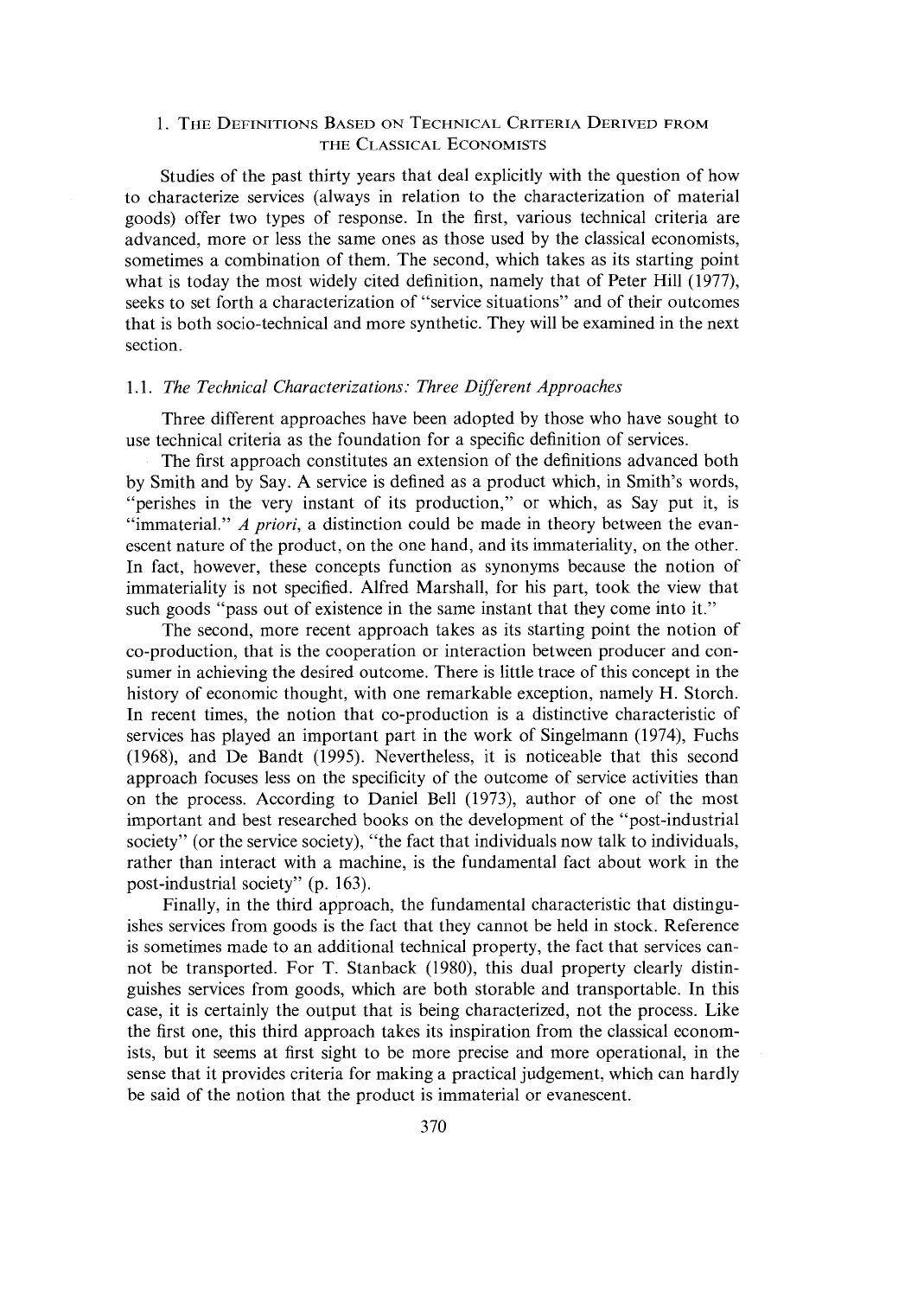Before we proceed to a critical examination of these three approaches, it should be noted that the first and third characterizations are "negative" ones (services are defined as not-X, with X being a recognized property of material goods), while the second one is positive. However, it is also the only one of the three that relates to the process rather than the output.

#### *1.2. Critical Examination of These Three Approaches: Relevance and Consistency*

It is impossible to attempt a critique of these approaches solely on the basis of the "facts." This would be to suppose that the facts would allow us to resolve matters without ambiguity and that, if appropriately interpreted, they would reveal the classifications, divisions and rules of the set that they constitute. Without wishing to enter into this traditional epistemological debate, we will merely note that, in our view, this critical evaluation can successfully combine tests for consistency (are these approaches compatible, for example, with the classifications of economic activities in daily use by economists and specialists in national accounting and, if not, where is the greatest degree of logical consistency to be found?) with tests for relevance based on the introduction into the argument of a few observable situations (stylized facts).

# The Immateriality of Services and the "Immediate Perishability" of Their Output

These characterizations are probably the ones that are most easily undermined *today*, in the light of the present technical, economic and scientific context. Storch was a precursor, but it was Say who acknowledged, albeit more ambiguously, in his observations on what today would be called human capital, that the outcomes or "output" of many service activities are lasting and may even be susceptible of accumulation, since they constitute genuinely material changes in the realities on which service providers work, whether they be goods, individuals, organizations or information. Nevertheless, in order to fully accept the validity of this criticism, we need to reconsider the two concepts that lie at the heart of the approach in question: the notion of output, and that of materiality.

As far as the "output" of services is concerned, it is clear that the evanescence assumed by Smith, drawing on the example of servants' work, is based on a convention (born of Smith's political hostility to the aristocracy's expenditure on its own upkeep) that equates output with the immediate act of delivery, with the work itself. However, there are other possible "output conventions," and there is every likelihood that they can become established in modern economies, particularly those which, over and above the immediate act of delivery (the "direct" output), involve a "change of state" in the reality subjected to the service provided (indirect or mediate output). Let us return to the example of the servant. If it is his or her task to attend to the cleanliness and tidiness of the premises, then the output or outcome of the servant's efforts does not vanish when the work is done. The result is visible, tangible or easy to spot; it is semi-durable and can be evaluated on the basis of material criteria (which is something that commercial cleaning companies are now experimenting with, particularly when they embark on certification procedures). What is true of servants' work also applies to health, education, consultancy, repair and social services, among others. In none of these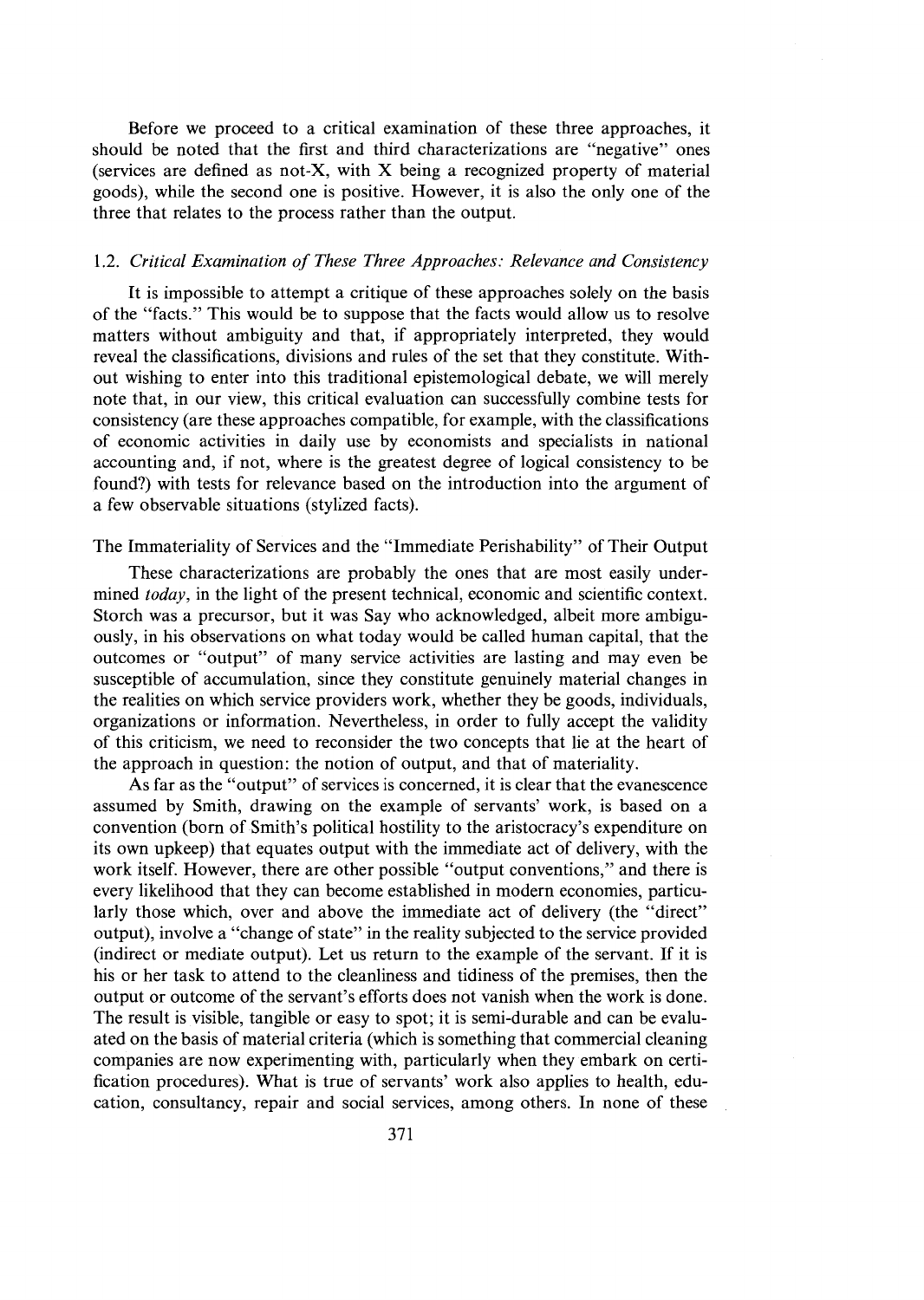cases does the output "vanish," as Adam Smith put it, and if we were to adopt his output convention, based as it is on the act of delivery itself, we would have to ask him-posthumously-the following question: why does this same convention not apply to industrial work which, as an immediate act, vanishes just as completely as that of the servant does once the task in hand has been completed? Why does the outcome of the work have to be taken into account in one case and not in the other?

As far as immateriality is concerned, the question to be resolved is whether the final output is material or immaterial. In any activity, a distinction can be made between two different concepts of the materiality of the output:

1. The final output of the activity is material if it takes the form of tangible things that have an existence in time and space that is independent from that of their producers, their consumers and the production processes that led to their creation. This definition is fairly close to Adam Smith's concept of materiality, which we will denote by the term "tangible materiality." From this point of view, virtually all the products of service activities (as defined in modern national accounting systems) are immaterial. I say virtually because of some anomalous situations. For example, when a wholesaler sells goods to a retailer, those goods are tangible, autonomous objects. True, the wholesaler has not "produced" them (in the widely accepted though perhaps misleading sense of the term), but he has changed their state, their location in time and space and sometimes certain other characteristics relating to their availability. The changes might even be said to be similar in scale to those that take place routinely in some "processing" industries in which activities are confined to final assembly. Is his output made up of these goods in the final stage of their "distributive state?"' In this case, the wholesaler's activity can be said to fall within the sphere of material production. Is his output merely a set of secondary operations on goods that were already finished in terms of their useful characteristics? If that is the case, then his output is intangible. We will return to this subsequently when we examine the notion of the identity of goods.

2. The output of an activity is material if the activity transforms the matter (the state of reality) on which it acts and if the transformation is observable. The second condition is not a merely technical one. It also has a social dimension: an agreement has to be reached on the methods and the results of the observations. The adjective "observable" here replaces the adjective "tangible" used in the previous definition.

In this approach, the observable transformation of a state (output as outcome) may just as well concern an individual's state of health, level of education or access to information as the functioning of devices, technical systems or groups and organizations. From this perspective, all service activities, without exception, have observable material outputs (outcomes). This does not eliminate certain differences, to which we will return, between the classical form of tangible materiality, embodied in separable objects, and the modern form of observable materiality of the effects, which concerns many activities. Nor is this sufficient to resolve the question of a possible specific definition of services. However, this

<sup>&</sup>lt;sup>2</sup>To use the words of P. Avril (1964).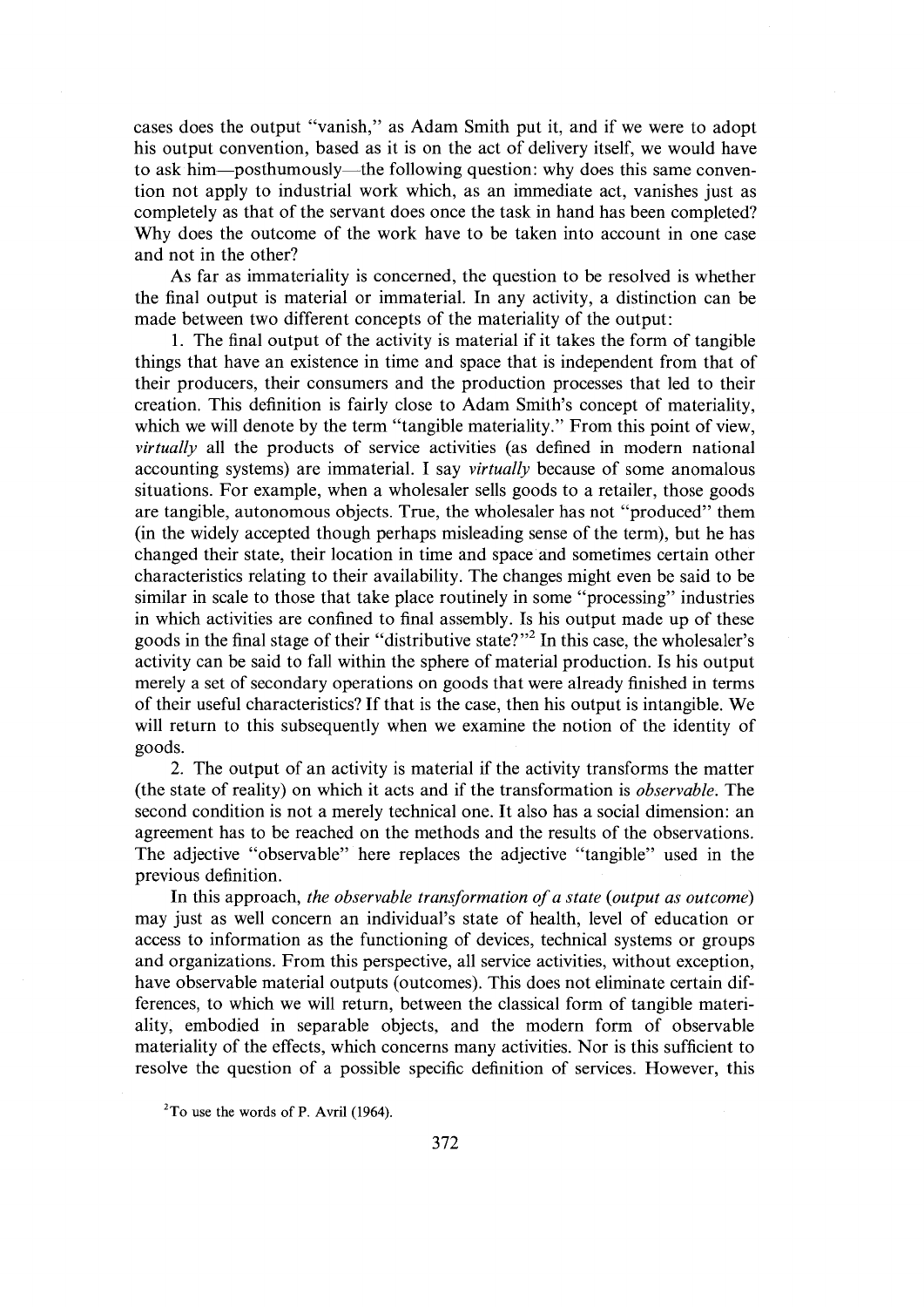approach at least has the merit of accepting that non-manufacturing activities also lead to material changes, with outcomes that can be observed by technical means that go beyond mere subjective assessment of intangible satisfaction.

Co-production, Cooperation or Interaction Between Producer and Consumer in Obtaining the Product or Outcome

Whatever the importance of this characteristic (first identified by Storch) in many services, it is increasingly clear that it can in no way provide a basis for a specific definition of services. Firstly, as we have already noted, it relates to the process and not to the final output, which is ignored completely in this approach. Secondly, and most importantly, one of the characteristics of post-Fordist manufacturing is that there are much closer links than in Fordist productive systems between producers, subcontractors and consumers as a result of the direct relationships between the various actors, including the producing organization itself, which in many respects resemble service relationships. Thirdly, and finally, many service activities (as defined in the current classifications) are not very "relational" at all, characterized as they are by very restricted interaction with customers or users, self-service or the anonymous provision of standardized services. It is misleading, therefore, to see them as involving particular modes of cooperation.

### The Non-storable and Non-transportable Nature of Services

In this characterization, goods can be held in stock and transported, whereas the output of service activities cannot be. While the word "stock" denotes the storage, for a certain time and in a certain space, of a good in order to preserve it or keep it for future use, it is more or less tautological to say that the only products that can be stored are material entities that have an independent existence in *time* and *space* relative to their producers and consumers. However, things are not so simple if it is conceded that the notions "stock" and "storage" can be given the same treatment as that which would now appear to be necessary for the term "materiality." First, the example of electricity shows that the non-storable criterion does not always lead to classify an activity as a service provision. Second, and more importantly, attention is increasingly being focused on the storage of information and "informational assets" (Ribault, 1993) and of stocks of individual and organizational knowledge (Nelson and Winter, 1982) and on the conservation of natural and cultural heritage, and it seems clear that the extension of the meaning of these notions (stock, storage, heritage) runs parallel to, and is logically linked with, the extension of the meaning of materiality: the storage criterion, which would appear to be less philosophical and more concrete than that of tangible materiality, is in essence identical with it. Thus if the concepts of stock and storage can be extended in this way, one that is more in keeping with contemporary approaches to production, it can readily be acknowledged that the output or outcome of many service activities is not only durable but can also be stored-indeed how could it endure without being stored somewhere?

To pick up on Hill's resonant phrase, to the effect that a hospital can lay in stocks of scalpels but not of surgical operations (Hill, 1997), it can be said that, in this case, as in that of Smith's servant, there is a confusion between the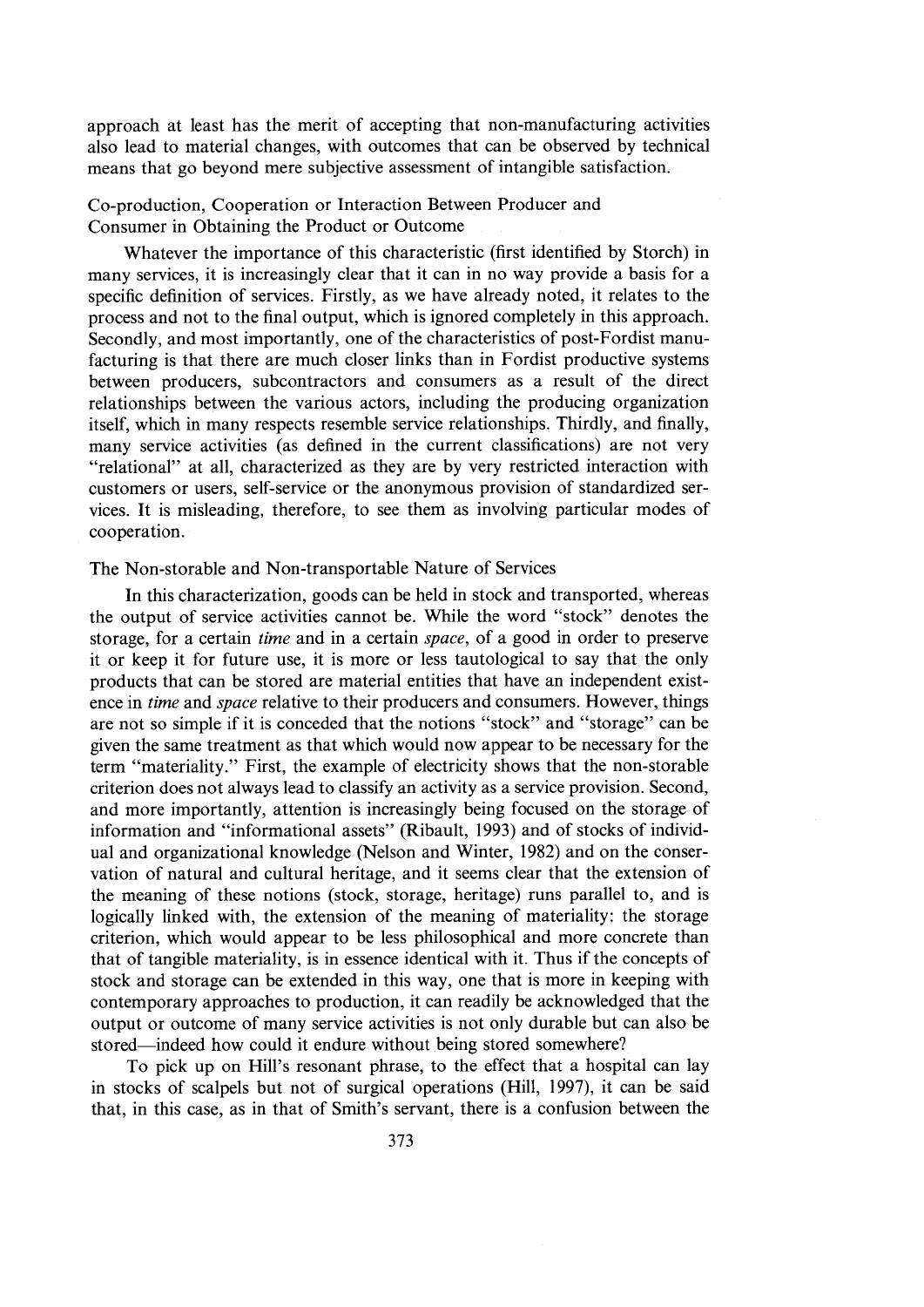immediate act of delivering the service and its effects on the reality that has been "operated upon." The outcome of one hundred (successful) heart transplants is made up of an observable "stock" of one hundred individuals with transplanted hearts or, if we prefer, a lasting change of state in those individuals' "health capital." Manufacturing firms do not store acts of labour either, only their ultimate effects on the processed material. It is not clear why this analytical principle should not be applied to services.

This does not preclude the existence of various modes of storage that have effects on the economics of the products stored. One fundamental distinction has to be made in this respect. In some cases, the producer can store the output of his activity *independently of the consumer, and prior to the sale of the product;3* in others (training, health services), the output is embodied in the consumers, and it is here that the "variations in stocks" (or assets) that they are holding can be observed and evaluated. In the second case, it seems technically impossible for producers to hold inventories of their products prior to the sale. However, can this distinction (the possibility versus the impossibility of holding inventories prior to the sale), which is clearly important in some respects, be the base of a new, purely technical distinction between goods and services? This is unlikely, for two reasons. First, the mention "prior to the sale" is not a technical characteristic, but an institutional one. When an individual or an organization needing a good, pays a producer in advance, prior to the production of this good (such cases are not unusual), it is difficult to admit that this arrangement by itself transforms the production of a good into a service delivery. If we did so, we would have to agree that a purely technical definition of services is impossible. Second, with the growing importance of on-line services based on the sale of information or consultations of databases, the idea that certain services can be stored by the provider prior to their sale can be defended with some arguments, even though we will later put forward another interpretation (part 3.1).

The transportability criterion lends itself equally well to the same treatment as the non-storability criterion. Thus, having completed our critical examination of the technical criteria most frequently used to characterize services by distinguishing them from goods, we are forced to conclude that such approaches have not taken us much further forward than those adopted by the classical economists. They remain entrapped within a restrictive vision of the tangible materiality of "things," merely defining services (or their output) in opposition to this "common-sense" criterion that has its roots in the age of traditional manufacturing industry. Can the difficulties already alluded to above be surmounted with the aid of the more synthetic and "socio-technical" definitions advanced by Peter Hill, and those derived from them?

# 2. ERVING GOFFMAN, PETER HILL AND THE SERVICE "TRIANGLE": SOCIO-TECHNICAL CHARACTERIZATIONS OF SERVICES AS A SET OF ECONOMIC AND SOCIAL RELATIONS

This section will be divided into three parts. We will begin by outlining Peter Hill's initial attempts to set forth a definition of services and our own notion

<sup>3</sup>I sincerely thank one of the referees of this article, who drew my attention on this issue.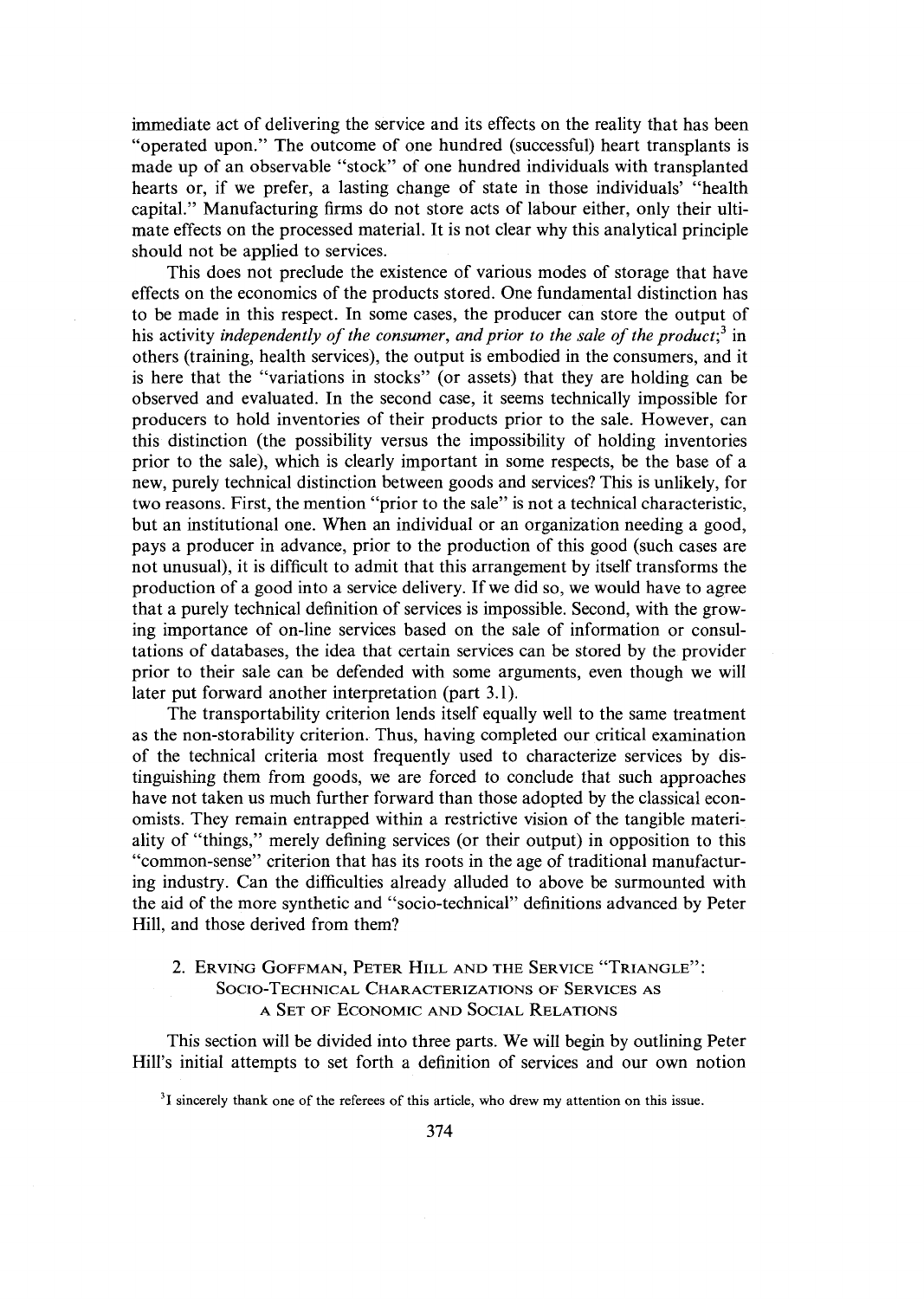(close to Hill's approach but influenced also by Goffman) of the "service triangle" (Part 2.1). We will then summarize Hill's second major contribution, made very recently in 1997 (Part 2.2). Finally, we will attempt to assess the contribution and limitations of these characterizations (Part **2.3),** in terms, once again, of their overall coherence and relevance.

# *2.1. Peter Hill's Initial Dejinition and the "Service Triangle"*

In 1977, Peter Hill set forth the following definition of services, one that has since been widely adopted in the international literature:

"A service may be defined as a change in the condition of a person, or a good belonging to some economic unit, which is brought about as a result of the activity of some other economic unit, with the prior agreement of the former person or economic unit."

This is a long way from the notions of materiality, of storability and of perishability, none of which criteria any longer figures in the definition. What Hill describes is a *service situation* or a *service relationship that revolves around a procedure leading to a "change of condition"* (which we have also called a change of state) that is desired or asked for ("prior agreement") by an economic agent (consumer, customer or user) who owns the reality that is to be transformed (his or her own person or property. . .) and who commissions another economic agent (service provider, producer) to effect the desired change. This synthetic definition of a service situation is "socio-technical" in nature: a technical operation is clearly carried out on the reality that is to be transformed, but it is framed by two types of social relationships, namely a "request for intervention," which initiates a service relationship, and property or ownership relationships (the reality to be changed belongs to the person commissioning the service, or is under his or her control). On the other hand, the technical nature of the output or outcome (its relationship to materiality), which was the anchor point for the definitions outlined earlier, plays no role. The output, or outcome, is the change of state in the reality that is the object of the intervention.

In our book written jointly with Jean-Claude Delaunay (1987), we put forward an immediate objection to this definition: logically, it must lead to employees in a firm (whether manufacturing or services), who are of course recruited to transform the goods belonging to the owners of that firm's capital, being regarded as providers of services (to their employer). A position of this kind might well suit the heirs of Say and Bastiat, but it is not compatible with contemporary classifications of services and conflicts with Hill's objective of establishing the theoretical foundations for a relevant distinction between the production of goods and that of services.

In our attempt to surmount this difficulty, in which we also drew inspiration from the writings of the sociologist E. Goffmann (1961), we suggested that Hill's statement should be specified and at the same time expanded by putting forward the following definition: "a service activity is an *operation* intended to bring about a *change of state* in a reality C that is owned or used by consumer B, the change being effected by service provider **A** at the request of B, and in many cases in collaboration with him or her, but without leading to the production of a good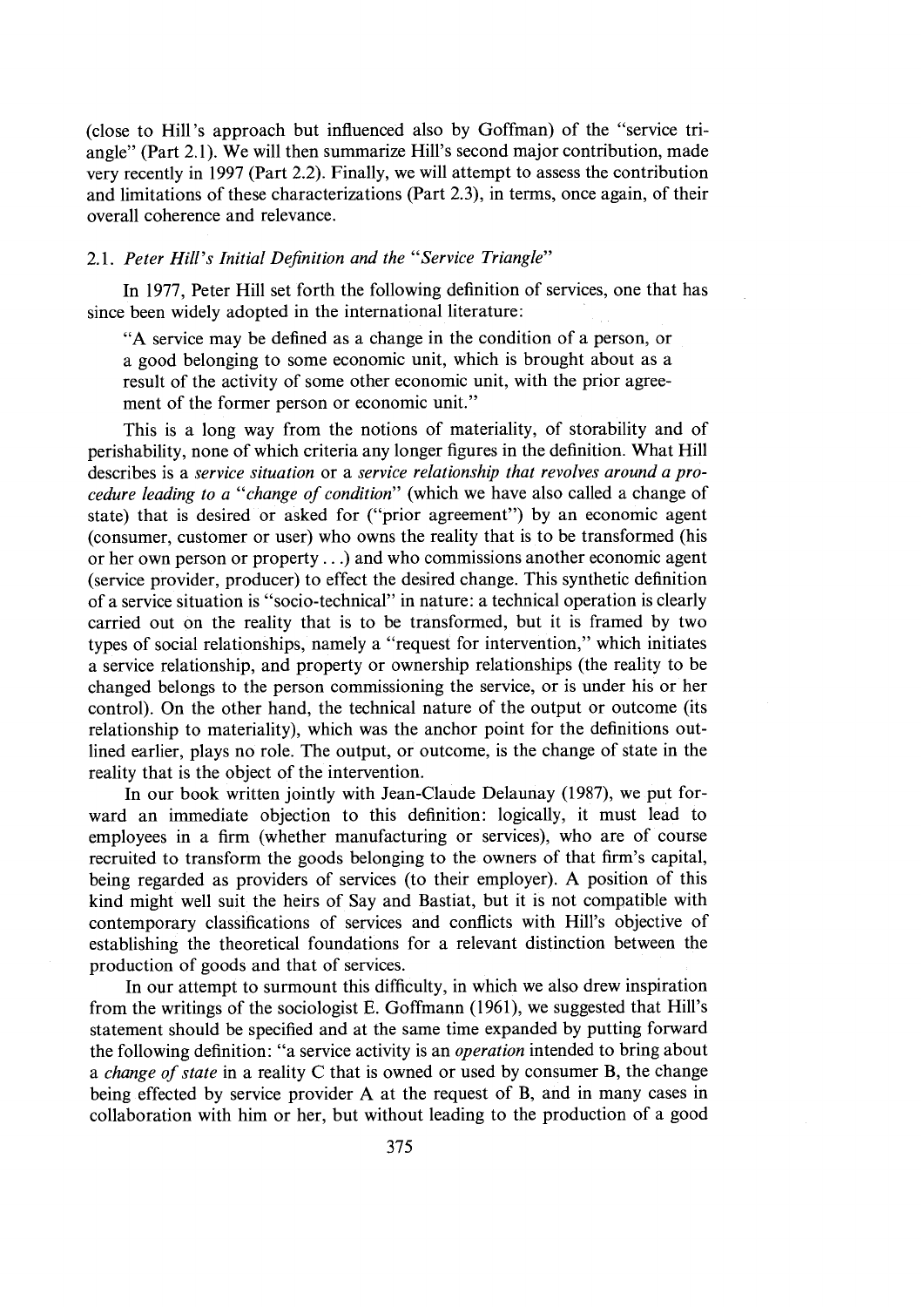that can circulate in the economy independently of medium  $C$ ."<sup>4</sup> We coined the term "service triangle" to signify this definition since it lends itself to a diagrammatic representation in the form of a triangle ABC. The main difference between our definition and Hill's lies in the additional qualifying clause: "the output of which cannot circulate in the economy independently of *C."* This clause, which excludes from the definition of services the productive activities of workers employed by a manufacturer, does not indicate a return to a "negative" technical definition of services, since *economic circulation is not the same thing as circulation in space,* but refers rather to changes of ownership, to an economic transaction.

Before we subject these definitions to critical scrutiny, we need to outline Hill's second contribution, made twenty years later.

#### *2.2. Tangibles, Intangibles and Services: Hill's New Taxonomy*

At an international conference on productivity in services held in Ottawa in April 1997, Peter Hill presented a very significant paper entitled "Tangibles, Intangibles and Services: A New Taxonomy for the Classification of Output." Building on earlier approaches to services and wealth in the history of economic thought, he set out a new taxonomy that can be summarized as follows.

# (a) Goods: a Socio-Technical Characterization

We begin with the general definition of a good, whether it be tangible or intangible. According to Hill, "a good is an entity over which ownership rights may be established and from which its owner(s) derives some economic benefit."<sup>5</sup> Since ownership rights can be attached to it, a good can be exchanged, or traded.

Not all goods defined in this way are the result of a production process, since some are found in nature. Nevertheless, when they are produced, as they normally are, the production process has two major characteristics that are not found in the case of services. Firstly, the entire output of the production process is the *property* of the producer (he can dispose of it as he sees fit), and the same applies to all the goods (in Hill's sense of the term) used as intermediate inputs in the production process. "If there are some inputs that are not owned by the producer, the producer cannot own all the outputs, in which case the producer is engaged in some kind of service activity."

#### (b) Tangible and Intangible Goods

The main original feature that distinguishes this paper from the previous ones is contained in the following statement: "Most goods are material objects . . . However, there are also other kinds of entities which have all the economic characteristics of goods. These consist of intangible entities." They are defined by Hill as "originals," as the fruits of creative activities ("of a scientific, engineering, mathematical, literary, artistic or entertainment nature") or of the production of new knowledge and new information.

<sup>&</sup>lt;sup>4</sup>"We deal with a triangle: practitioner, object, owner" (Goffmann, 1961, p. 285).

 $5$ This second reference is intended simply to distinguish between "goods" and "bads." It plays no further role.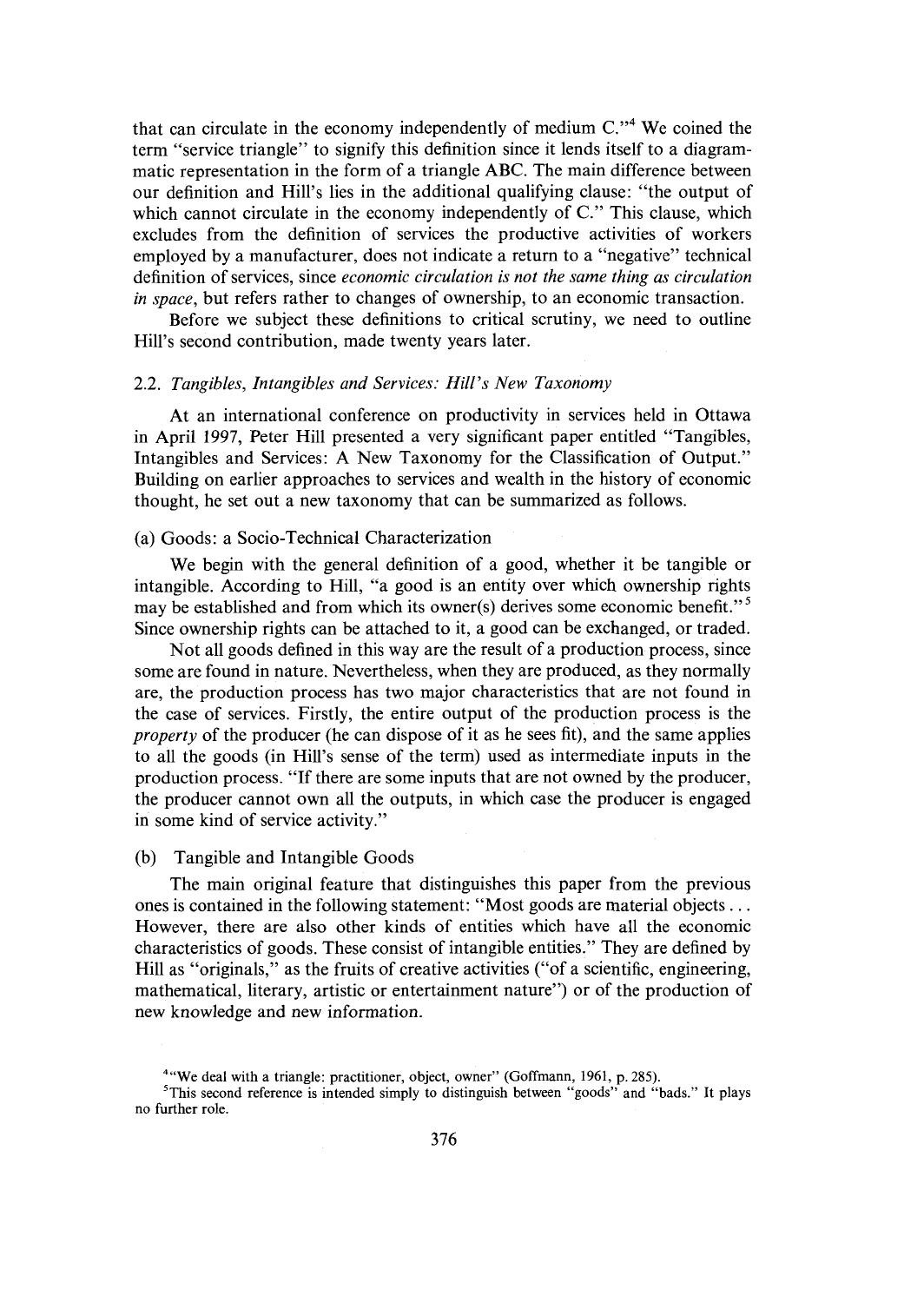Such situations can be summarized in the phrase "production of an original." These "originals" can generally be recorded or stored on various physical media, which enables them to be read or used by people other than their creators and to be duplicated at a cost that is usually very low compared with the cost of producing them. However, the originals have to be distinguished from, firstly, the physical media on which they are stored and, secondly, the copies that are made of them. These copies are objects (usually durable ones) variously located in space, whereas *the originals themselves have no physical dimensions or coordinates*  that play any role at all in defining them.

However, it is difficult to apply this notion to certain original creations, such as the works of painters and sculptors, that seem to be indissociable from their original materials and their creator and which, when copied or reproduced, do not have the same value or characteristics. Thus it would seem that Hill's definition applies only to *intellectual creations of which the original and any copies that might be made share the same useful characteristics* (a computer programme, a chemical formula, a plan, etc.), which are, incidentally, the creations of greatest significance in developed economies. It is this same property which, in our view, explains why the "physical coordinates" of these originals have *no economic importance* at all, even though such creations, which are frequently stored on an inert medium, may be precisely located, locked in safes or deposited in some other safe place. In reality, original paintings and sculptures are *non-reproducible tangible goods* (any copies, however faithful they may be, have to be considered as goods separate from the original) whose value to any purchaser is derived largely from the personalized relationship they have with their creator. $<sup>6</sup>$ </sup>

#### (c) Services

Services differ from goods in that they are not entities that can exist independently of their producers and consumers. Returning to his 1977 definition, Hill defines them as *changes* in the condition or state of certain realities brought about by an economic agent at the request of another agent who owns those realities. *Now a change of condition or state is not an entity.* The notion of storage cannot be applied to most services, since changes of state cannot be stored. Similarly, since a service is not an entity, it is impossible to establish ownership rights over a service and ownership cannot be transferred from one agent to another: "it is not possible to trade services independently of their production and consumption." Consequently, "it is not possible, for example, to produce services in one country and *then* export them to another country.. . services can be, and are, exported, but only by resident producers providing the services *directly* to nonresident consumers."

We will conclude this summary of Hill's main arguments with two significant examples of his approach. Hill compares the production of motor vehicles with the distribution and repair of same. In his view, the principal difference between these two activities is not a technical one but stems from the fact that the output of the manufacturing process is made up of separate entities (i.e. vehicles) over which the manufacturer has full ownership rights. They are at his disposal to be

 $6<sup>6</sup>$ This formulation was suggested to us by François Horn.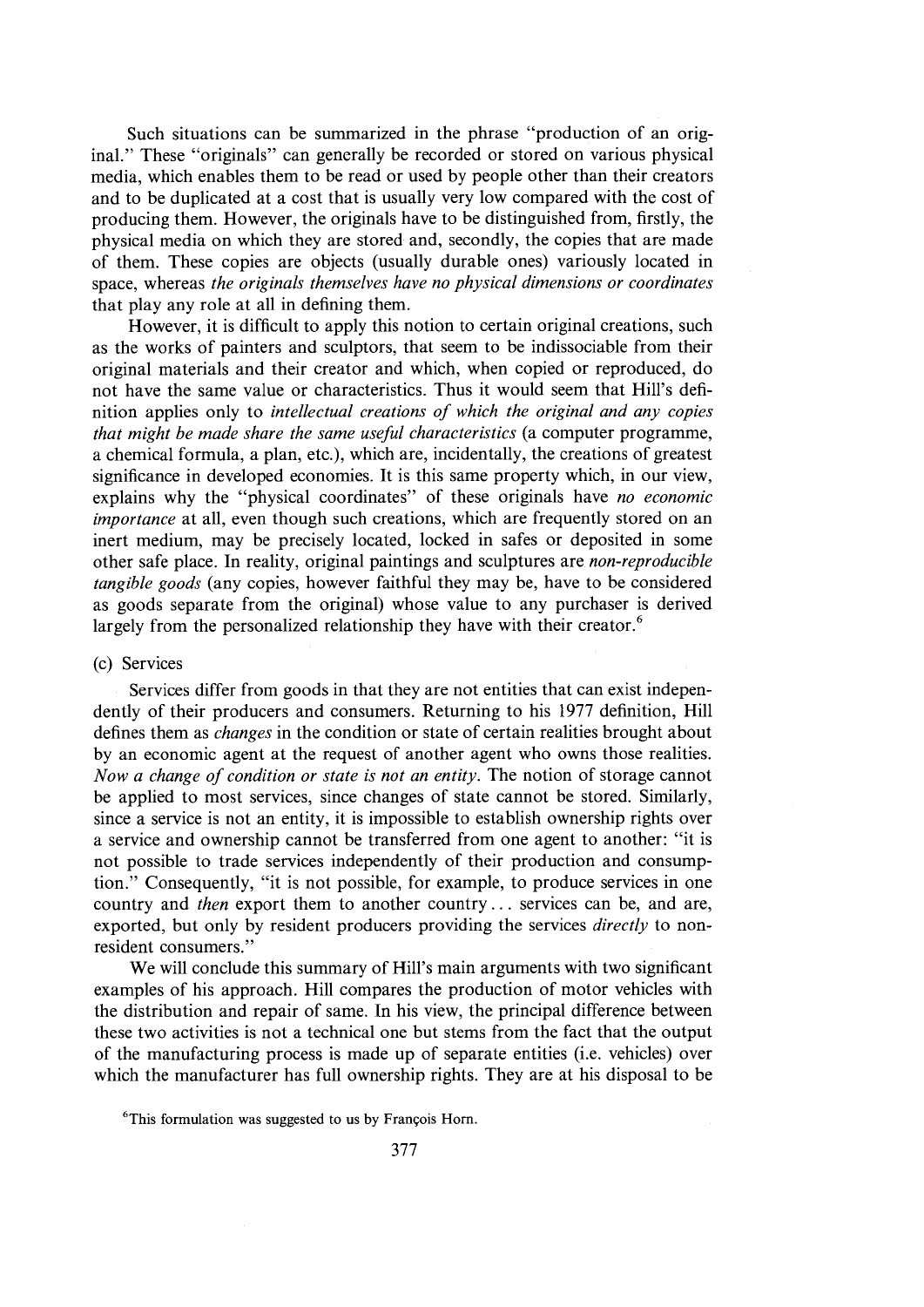sold, stored or transported. And even though it is destined for a world market, the entire output could, in theory, be concentrated in a single plant. Conversely, the motor repair industry "must reflect the pattern of vehicle ownership. Garages work on goods which are owned by their customers. The output of garages does not consist of repaired vehicles but repairs."

The second example of Hill's approach concerns certain types of subcontracting, in which a manufacturing firm A outsources to subcontractor B operations such as assembly or finishing, for example, involving parts or components *of which A is the owner* (a modern version of the "putting-out system" of the early days of industrialization). *Thus, in Hill's view, subcontractor B is a producer of services, even though, in the widely accepted "materialist" approach (and in* national accounts), it is part of the manufacturing sector. In sum, "service production requires a *relationship* between two or more different economic units, and it is the existence, or non-existence, of such a relationship which may determine whether the activity in question leads to the existence of a good or a service, rather than the nature of the activity itself."

#### 2.3. *A Critical Examination of Hill's Characterization of Goods and Services*

This critical examination will not focus on the distinction, within the category of goods, between tangibles and intangibles. This is, in our view, a genuine conceptual innovation whose scope is likely to extend beyond that of a contribution to studies of national accounts to influence, for example, the economics of innovation, of information and of knowledge. Rather, we will investigate the respective characterization of goods and services in the two (complementary) definitions advanced by Peter Hill in 1977 and 1997; it coincides in essence with our own definition of the "service triangle," some of the limitations of which were discussed in our book (Delaunay and Gadrey, 1987, p. 213).

Let us return to what seem to be the essential elements in Hill's specification of what constitutes a good and a service.

A good is: (1) a (tangible or intangible) entity that exists independently of its producer and its consumer; (2) an entity to which ownership rights (private or public-Hill does not make this point, but it seems to be necessary) can be assigned and that can therefore be resold by its owner.

A service: (1) is not an entity; (2) requires a relationship to exist between the person seeking a service and the service provider (request for intervention); (3) concerns an entity C (individual, good, material system) owned by the person requesting the service; (4) has as its output S a change in the condition or modification of the state of this entity *C.* No specific ownership rights can be assigned to this output, so there is no possibility of S being resold independently of *C.* 

Putting these definitions into practice raises two questions, in our view.

(a) Firstly, what is an entity? Hill alludes on several occasions to the notion of an "independent existence" (independent of its owners, producers and consumers), and he makes reference to a dictionary definition: "a thing that has a real existence; a thing's existence as opposed to its qualities or relations." However, we are clearly going round in circles here: what is the "independent existence" of an entity? What are the criteria? The definition seems to be based on the purely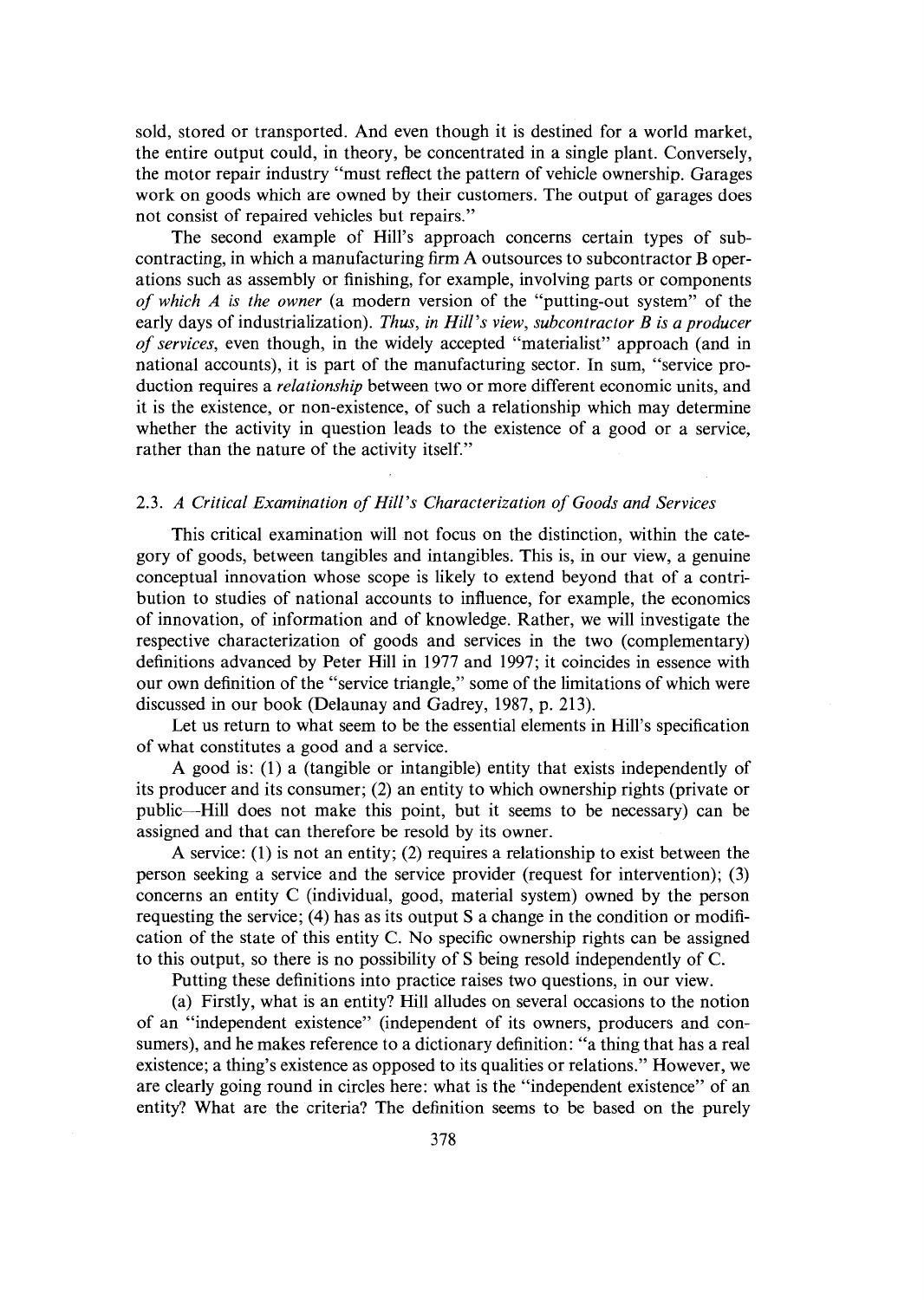technical criterion of physical separateness. At one point, however, Hill offers a lead that he does not follow up, when he writes: **"A** good is an entity that preserves its identity through time."

In our view, in fact, it is impossible to avoid going round in circles or embarking on a philosophical investigation into the existence and objectivity of reality (an interesting exercise, but one unlikely to lead to any resolution of the question posed) unless it is accepted that only *the social and historical identity* of the realities in question can provide a starting point for defining, in a given historical and scientific context and therefore on the basis of *conventions,* the relevant entities in economic analysis, and in particular the distinction between goods and services.

We will take an example used by Hill (the production of motor vehicles, on the one hand, and the distribution and repair of motor vehicles, on the other) to illustrate our argument. The heart of Hill's argument runs as follows: the relevant entity is the vehicle, once it has been produced. It can then be sold: it retains its identity as an entity. It can even be resold by its first user, or repaired: it still has the same identity. The registration may change, the performance may deteriorate, but it is still the same entity, as evidenced, for example, by the maker's badge (which is frequently a key element in the car's social identity), identification or serial numbers, vehicle registration documents or other "branding" procedures that certify the vehicle's origin or "birth." Thus the identity of goods, like that of individuals, can be recorded in "identity cards," and both grow old while retaining the "markers" that have identified them since "birth."

In some cases, and the car is one such, the identity cards in question are individual, sophisticated and supplied with institutionalized markers. Other types of goods (food products, for example) have group or series identity cards with little in the way of individual markers. There are even some goods, whose "birth" and subsequent passage through the world are little monitored, that have informal identities not registered on cards. *The process of attributing an identity to*  goods is firmly rooted in conventions, whether or not it is overseen by appropriate institutions, since there is no obvious technical or economic reason why a new car fresh off the production line should be regarded as the same entity as "that" car sold by a dealer or as the one taken to a garage for servicing and repairs a year later or even as the car subsequently offered for sale in the second-hand market (and which will then acquire a new vehicle registration document which, in the eyes of the constabulary, constitutes the vehicle's identity). It might even be said that many modern economic theories, concerned as they are largely with partial or general market equilibrium, do not take this approach and require new and second-hand vehicles to be considered as fundamentally different "goods" (rightly so, if the objective is to analyse markets). And yet, it is impossible to ignore the incessant social production of *conventions surrounding the identity of goods,* which play a fundamental role in establishing the boundaries between manufacturing and service activities. If it is assumed, *in a manifestly conventional way,* that the vehicle taken to a garage for repair is "the same" as the repaired vehicle (or even that the vehicle sold by a local dealer is the same as the one that left the factory), then the repair and sale of that vehicle clearly constitute what Hill would recognize as operations leading to a "change of condition" in an entity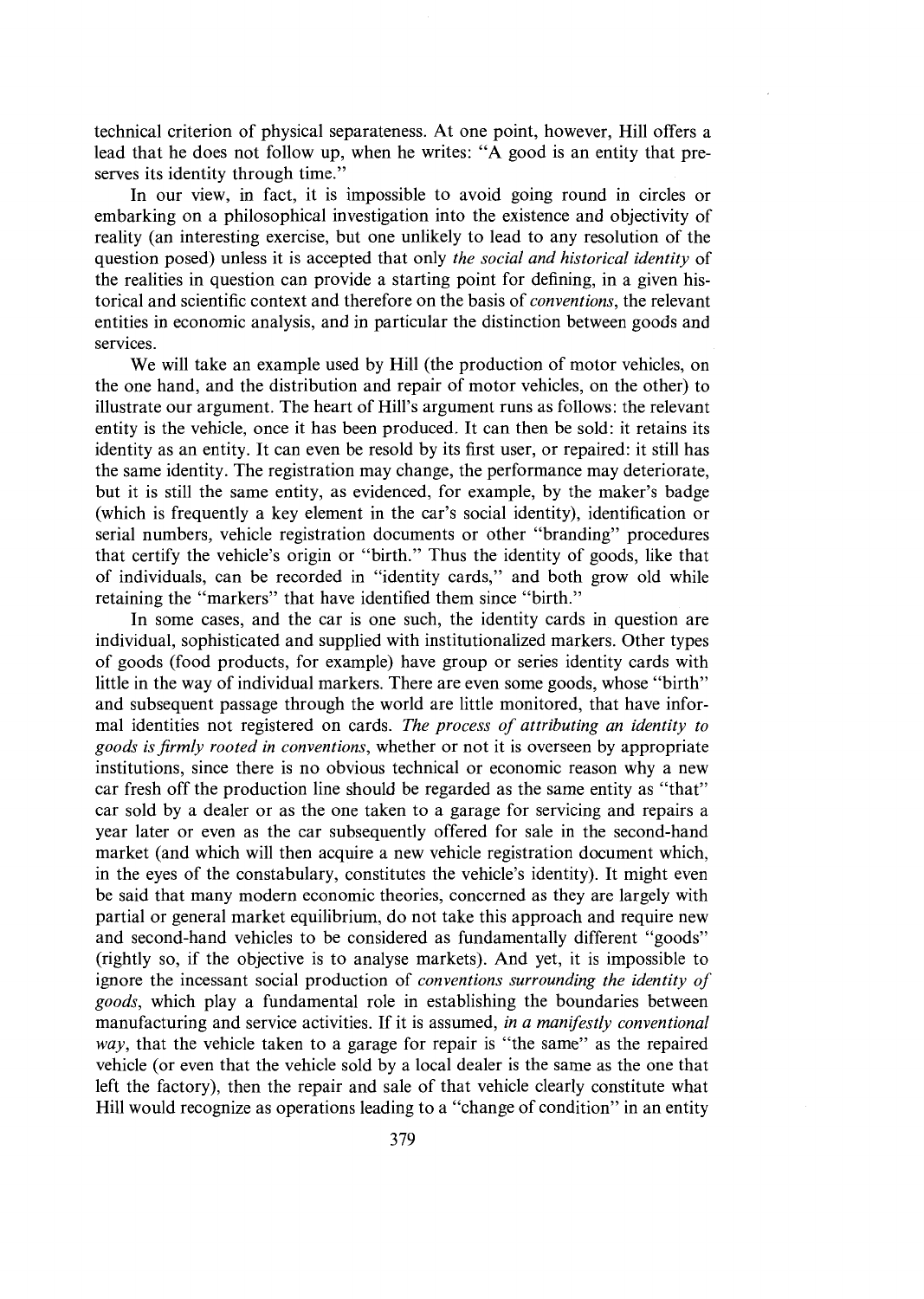that maintains the same *social* identity, despite the various technical transformations it may undergo and any possible changes of ownership.<sup>7</sup> In other conventional frameworks, it could very well be considered that a used vehicle sold in the second-hand market changes identity at the same time as it acquires a new registration document and that it is therefore no longer the same "entity."

In our view, the criticism that can be made of Hill's definitions in this area is that they oscillate unsteadily between the technical notion of entity and the idea that these entities have an identity that enables them to withstand the wear and tear of time and changes of ownership. This oscillation cannot be stabilized unless it is accepted that there are conventions at work, often underpinned by institutions, that arbitrate in various ways between the technical and social criteria that make up this socio-technical representation of the nature of the output (good or service) in order that an identity can be attributed to goods.

(b) The second question raised by Hill's definitions relates more specifically to services and to the particular requirement that a relationship has to exist between a person seeking a service and the provider of that service. We have already mentioned (Part 1.2.2) that claims that such relationships are specific to services are not well founded.

# 3. TOWARDS A REDEFINITION OF SERVICES: A CALL ON THE CAPACITIES OF OTHERS, AND THREE POSSIBLE DEMAND RATIONALES

We now come to the main limitation of Hill's definitions (and of ours). It is different in kind from the previous ones. It relates rather to the ability of these definitions satisfactorily to cover the extreme diversity of the field of activities in question and their outputs. These definitions do seem to be fairly well suited to services involving requests for aid or "repair" (in Goffmann's sense of the term), maintenance, intervention, material or intellectual assistance, etc. Are they equally well-suited to other services, such as those provided by the hotel and catering trade, retailers, telecommunications companies, television, live entertainment and tourism, where it is much more difficult to discern what might constitute "the change of the condition of a person, or a good belonging to some economic unit"? Should the customer of a restaurant or hotel be regarded as the "entity" that expects such services to provide "the change of condition" that will turn a hungry or homeless individual into a replete or sheltered one? Are we to take the view that a member of the audience in a theatre or concert hall undergoes an identifiable change of state that is the real output of the activities he or she is witnessing? We come up against a serious difficulty here, one that will lead us to identify other demand rationales, and ultimately to put forward another general definition of services.

# *3.1. The Demand Rationale: From Aid or Intervention to the Provision of Capacities*

Let us start with the example of the retail trade. This is a complex service activity, which deals with material entities (which are made available in both time

 $^7$ It might even be said that, in many cases, one of the functions of sales and repair networks is to preserve the social identity of goods as much as their technical performance.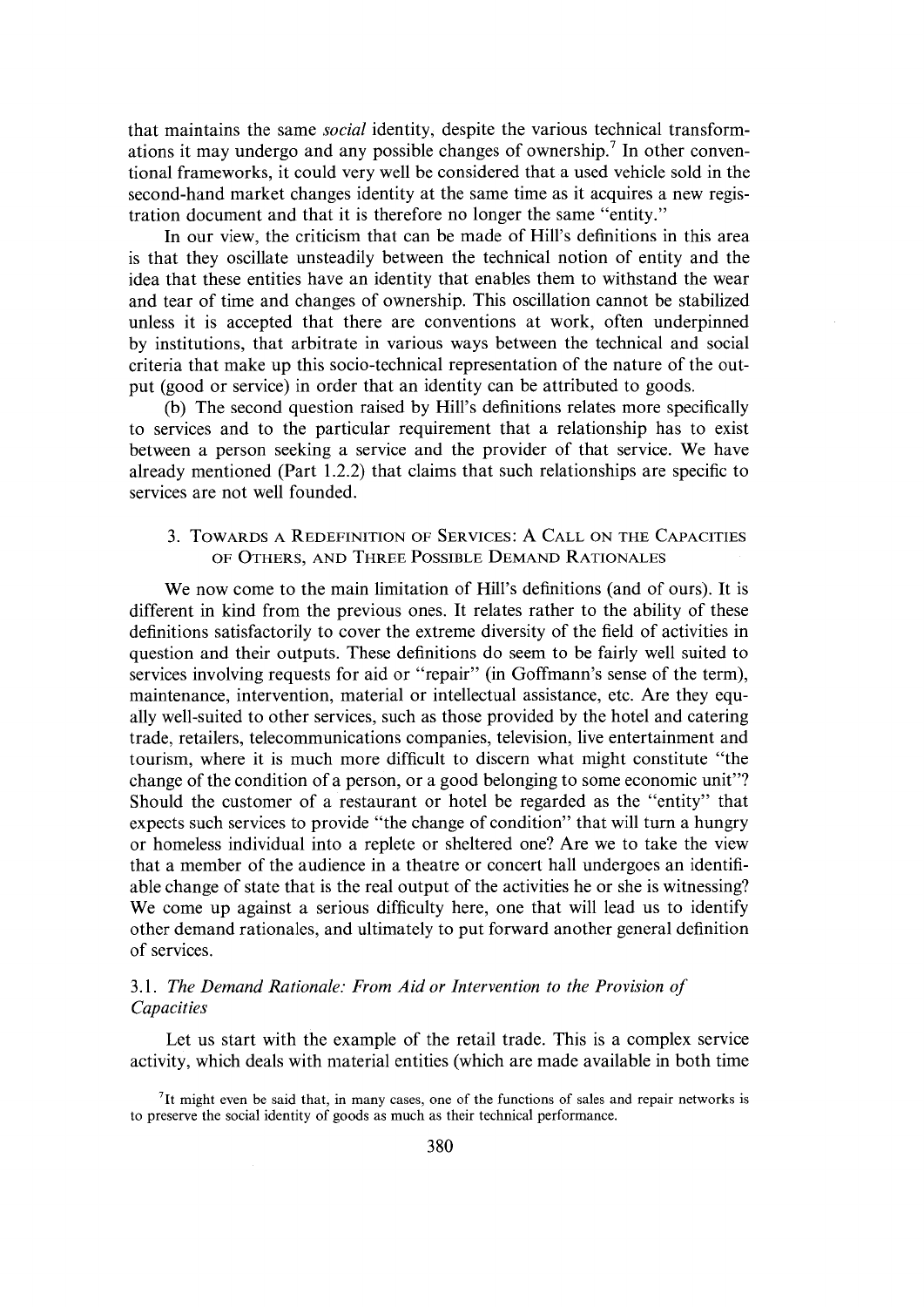and space through changes in their "distributive state," to use the phrase coined by P. Avril (1964), with information (on product prices and characteristics, notably), which is also made available to customers, and, at various stages of these processes, with people, the customers themselves. It is these three types of "changes of state" that customers expect when they make use of such services. They are, therefore, the beneficiaries of these sequential or simultaneous processes, the first two of which put goods and information at their disposal in a suitable way and the third of which involves their own person as they engage in direct interactions. Do these functional distinctions help us to decide whether, in any application of Hill's definitions, retailing should be regarded as a manufacturing or service activity?

In fact, the "processing" of goods and information does not in any sense constitute an intervention in any realities or entities *owned or controlled by customers.* Allowing for exceptions, retailers own the goods or information until the moment of sale. It can certainly be argued that the retail trade, like the wholesale trade (already alluded to above in the discussion of materiality), is, on the one hand, an activity that produces the final characteristics of manufactured goods (which are provided with a particular sort of "packaging," namely their availability in time and space accompanied with information). From this point of view, it is a *processing industry.* On the other hand, it can also be seen as an activity that deals with people whom it assists directly, and in this respect it fits in with Hill's definition of services. These two types of activities are closely linked and it is in fact the view of distribution as belonging to the service sector that can be said to have prevailed in the 20th century, whereas for the classical economists the reverse was the case. This is true, but is not enough to explain why the distributive trades (both wholesale and retail) are not today grouped with the manufacturing industries, since it would seem empirically that the most important functions (in terms of time and jobs) concern goods and information and that, according to Hill's definition, only a relatively small share of its activities involve the production of services. Are we dealing here with an error of classification or a deficiency in Hill's definitions?

Let us discuss this question more thoroughly by taking a second example, that of the hotel trade. Here again, there are three functions and three types of process, which involve (1) making available to guests rooms and public areas that are maintained and "repaired" on a daily basis, (2) providing guests with information and making reservations and transactions, and **(3)** a direct service function (sometimes very limited or even absent): reception, organization of events, entertainment and leisure activities, material assistance etc.

Only the third function clearly fits Hill's definition of a service function. However, it plays only a relatively small role in the activities of the hotel trade. By far the most important function in economic terms is the first one, namely *the temporary provision of a technical capacity whose use characteristics are regularly maintained and "repaired."* In a way, the retail trade is also an activity that combines the temporary provision of a system that gives access to goods and to information on those goods and their prices (the system is maintained regularly as the shelves are restocked and the information updated) with services in which customers are dealt with directly. Rental services (for cars or other goods) are an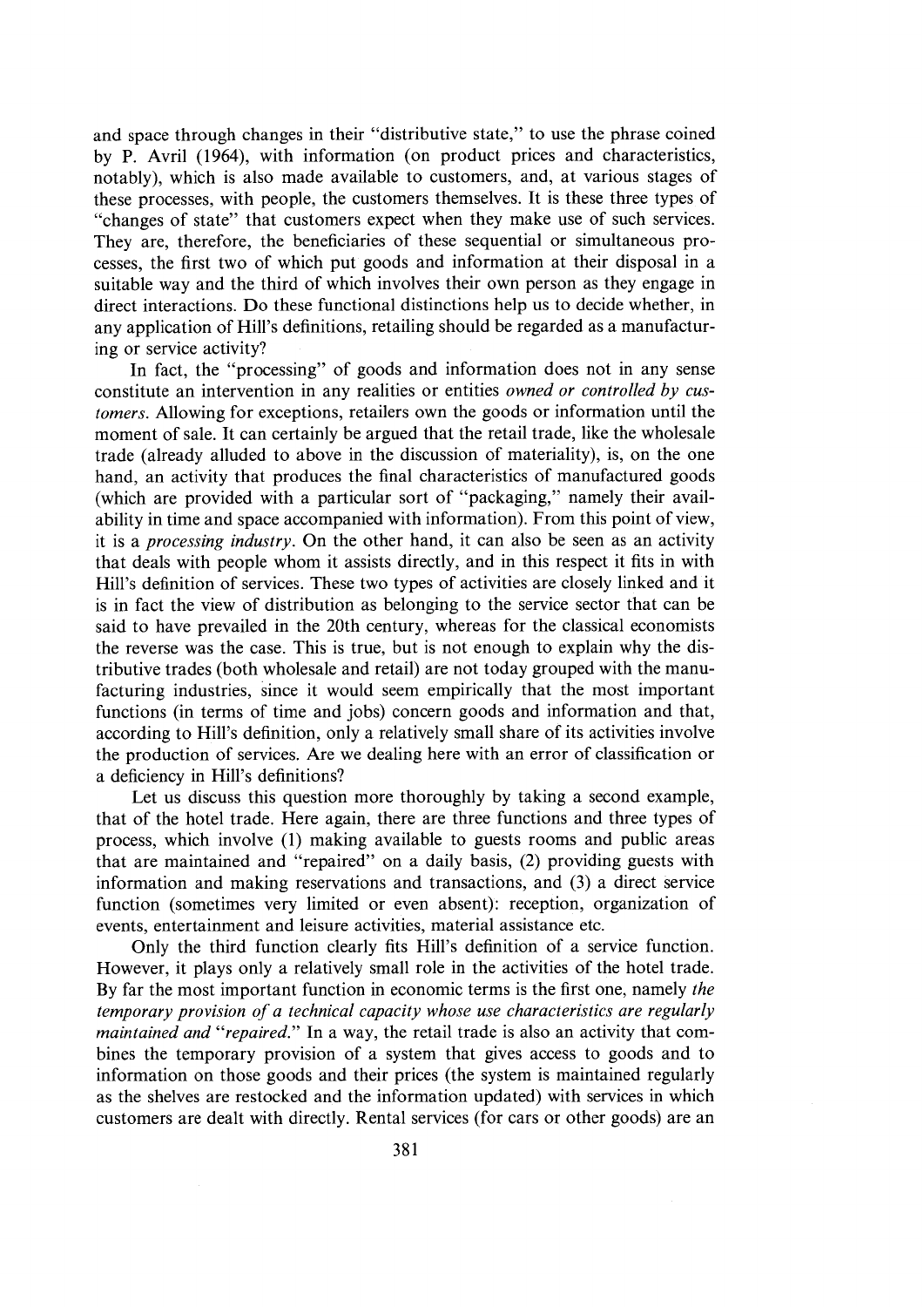even clearer example (making goods available is the major characteristic of the service), but telecommunications, on-line information and television services can also be analysed in these terms, since what is being purchased is the *temporary right to use a technical system* (which is maintained for that very purpose), combined with various direct services offering information, advice and assistance.

Thus this first relevance test leads us to extend Hill's definition by identifying two different demand rationales. The first is an *aid or intervention rationale,* with assistance being provided on receipt of a request for intervention, while the second involves the *provision of maintained technical capacities* (the adjective "maintained" is essential, since it denotes the service provider's activity) that customers or users can avail themselves of according to their needs in exchange for payment. The first rationale is adequately described by Hill's definitions and ours, but the second fits much less well because of the ambiguity of the notions of "change of condition" and "change of state" when a consumer uses, on what amounts to a "self-service" basis, a telephone, the underground, a hotel, an electronic home banking service, a television channel or the well-stocked shelves of a supermarket.

### **3.2.** *Three Demand Rationales and a New General Definition*

This first extension of Hill's definition considerably enlarges its sphere of application, but it is not enough to cover the whole spectrum of observable situations. Indeed, it fails to encompass a third group of cases, namely those in which the capacities made available to users are not principally maintained technical capacities but rather human capacities "put on stage" in order to provide a live musical or dramatic entertainment of some kind that makes use of particular technical tools, stage sets and "actors" and has its own starting and finishing times.<sup>8</sup> Such situations are not adequately covered either by a demand rationale involving the use of technical capacities or by one involving assistance or intervention of some kind. In the latter case, the consumer is helped in some way. In the entertainment or performance rationale, the consumer witnesses a live performance, usually but not necessarily in the company of others. This demand rationale applies to many tourist and cultural services, but it is also possible to analyse in these terms the services provided by restaurants, educational establishments and most services aimed directly at an "audience."<sup>9</sup>.

We can now take a final step and adopt the view that services involving assistance and intervention, those that provided our starting point and are privileged in Hill's approach, also make available to the consumers of such services technical and human capacities (individual or collective competencies) in response to a request for intervention or assistance.

*Any purchase of services by an economic agent B (whether an individual or organization) would, therefore, be the purchase from organization A of the right to* 

<sup>&</sup>lt;sup>8</sup>Once again, we draw on Goffmann's work, and in particular his theatre metaphor, as a tool for interpreting social relations.

These situations are named and described by Goffmann in his last writing (1983) in the following terms; "In the platform format . . . in which an activity is set before an audience . . . the obligation of the watchers is primarily to appreciate, not to do."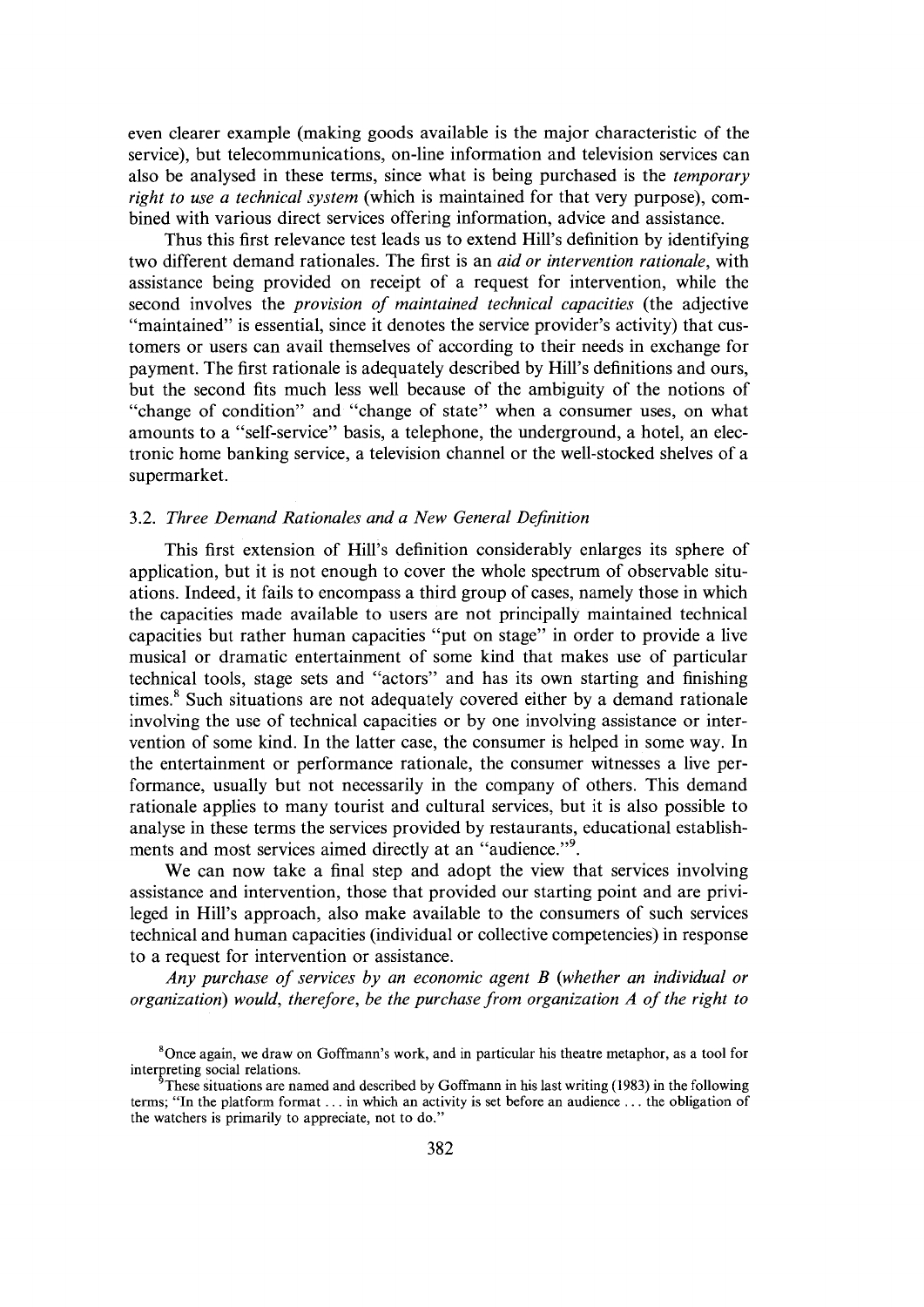*use, generally for a specijied period, a technical and human capacity owned or controlled by A in order to produce useful effects on agent B or on goods C owned by agent B or for which he or she is responsible.* With this new, but still provisional definition of service situations in mind, we will proceed with our deliberations.

Such a definition is by its nature institutional. The first reason for this is the fundamental role played by property relations, which bring various institutions into the equation. The second reason is that, at this stage, we are taking the view that there is no *economic* production of services unless the service provider is an *organization,* that is a properly constituted organization with a social status that makes it responsible for ensuring that the final product is duly delivered: a selfemployed worker, company, association, government department, etc. It follows from this restriction that the purchase, by an entrepreneur or other organization, of a salaried workforce-which also constitutes a right to use human capacities for productive purposes—cannot be defined as the purchase of services, since wage or salary earners are not organizations. They can become organizations only if they acquire a different *status,* that of a self-employed worker or entrepreneur, for example, which confers on them the principal responsibility towards users for ensuring that the service is duly provided.

This new definition, which is significantly more comprehensive than Hill's, nevertheless raises two problems. Firstly, it seems to introduce a bothersome restriction. By excluding the so-called "productive" services of wage labour, an exclusion that appears to be legitimate and compatible with the conventions of national accounting, this definition at the same time excludes certain personal services (such as those provided by domestic employees and home helps) when they are provided within the framework of a private contract, thereby circumventing any service-providing organization, and when the wage earner is not a self-employed worker. Nevertheless, according to everyday language and the classifications of national accounting systems, such private arrangements do lead to the production of personal services.

The second problem raised by our provisional definition is a more serious one. One phrase that figured in our previous definition, "the output of which cannot circulate in the economy independently of C," has in fact been eliminated. The purpose of this phrase was to exclude the purchase of a salaried workforce from the sphere of service transactions. In the new definition, the allusion to organizations fulfils the same function. Nevertheless, a difficulty persists when the purchaser B is an organization that produces goods and turns to another organisation **A** in order to ask it to take responsibility for part of that production (agency work, subcontracting of the assembly of components owned by  $B \dots$ ) or to hire production tools from it. In such cases, according to our new definition, services are being purchased. This does not contradict the usual classifications of agency work and hire services. However, it does mean that the "industrial" subcontracting of capacities (i.e. those cases in which the subcontractor places his production capacities at the disposal of the principal but in which the latter owns *the inputs and outputs)* has to be classified as the production of services which, incidentally, is what Hill suggests in his recent approach, whereas the current conventions classify such activities as goods production. Such a choice seems to us to be logically defensible, and we will adopt it.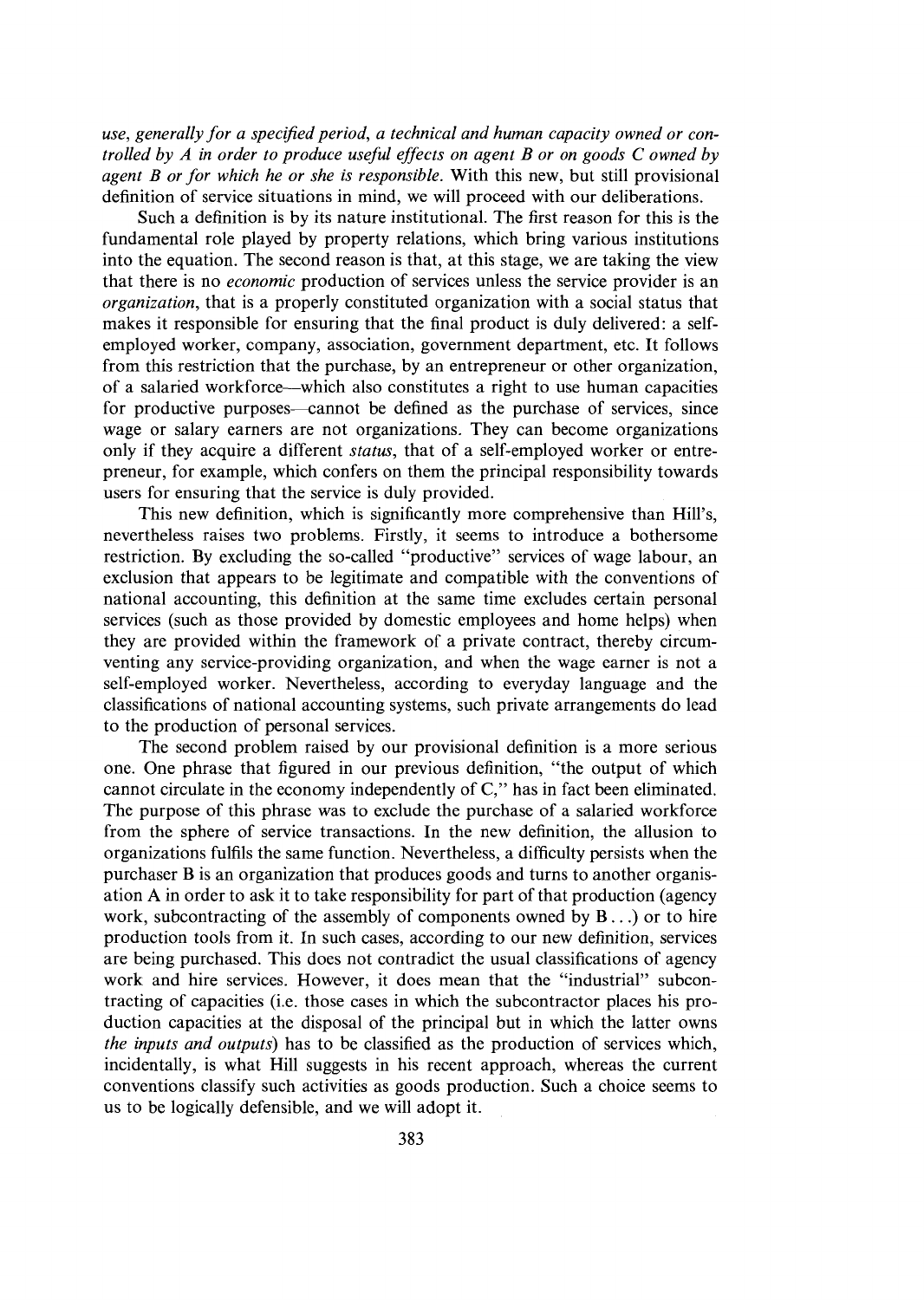Taking account of these developments results in the following general definition of the production of services. The economic production of services is reckoned to take place in developed capitalist systems in the following two cases:

(a) when an organization A, which owns or controls a technical and human capacity (this latter can also be denoted by the term "competencies"), sells (or offers without payment in the case of non-market services) to an economic agent B the right to use that capacity and those competencies for a certain period in order to produce useful effects on agent B himself or on goods C that he owns or for which he is responsible.

In some cases, this use takes the form of an intervention, requested by B, in a medium *C* owned or controlled by B. This brings us back to our notion of the service triangle. In other cases, it comes down to the temporary use by B of a maintained technical capacity, placed at his disposal by A. In a third group of cases, it is a human "performance" (accompanied by its technical aids) organized by A and attended by B.

(b) when a household himself employs a wage earner to look after his goods or his own person (or possibly persons towards whom he has a duty of care: children, parents  $\dots$ .  $^{10}$ 

# **3.3.** *Further Clarijication of the Three Demand Rationales and Their Value to Economic Analysis*

We still need to clarify the basis of the differences between the three pure types of demand rationale, namely the assistance or intervention rationale, the provision of technical capacities rationale and the live performance rationale, given that each actual activity can be located at some point between these poles and combine the three rationales in varying proportions.

This difference is based on two criteria. The first is the method adopted by B to activate the capacities and competencies used (request for service or decision to serve oneself). The second is the nature (technical or human) of the capacities with which the user mainly comes into contact. In the first rationale, the one in which the user *is served or assisted,* there is a *request for intervention* made at a given moment by agent B and conveyed to organization A whose *action* (human capacities supported to a greater or lesser extent by technical tools) is expected by way of response. In the second rationale, the user *avails himself,* having taken a simple *personal decision* to do so, of a properly functioning technical capacity that A places at the disposal of B under agreed conditions. In the third case, that of the "performance rationale," there is a *decision to attend a "human" performance,* under the conditions laid down by organization A or negotiated with it.

Most "relational" services, those whose production necessarily involves direct interactions, bring into play both the first and third rationales: such service situations entail both the transformation operations requested by B and staging and role-playing activities that go beyond the operational scenario. Similarly, some services, such as postal or transport services, are located at the boundary

<sup>&</sup>lt;sup>10</sup>The use of the terms "household" denotes an economic function (or status) that, by definition, excludes those situations in which a wage earner is hired (by an entrepreneur, for example) for purposes of public production (market or otherwise).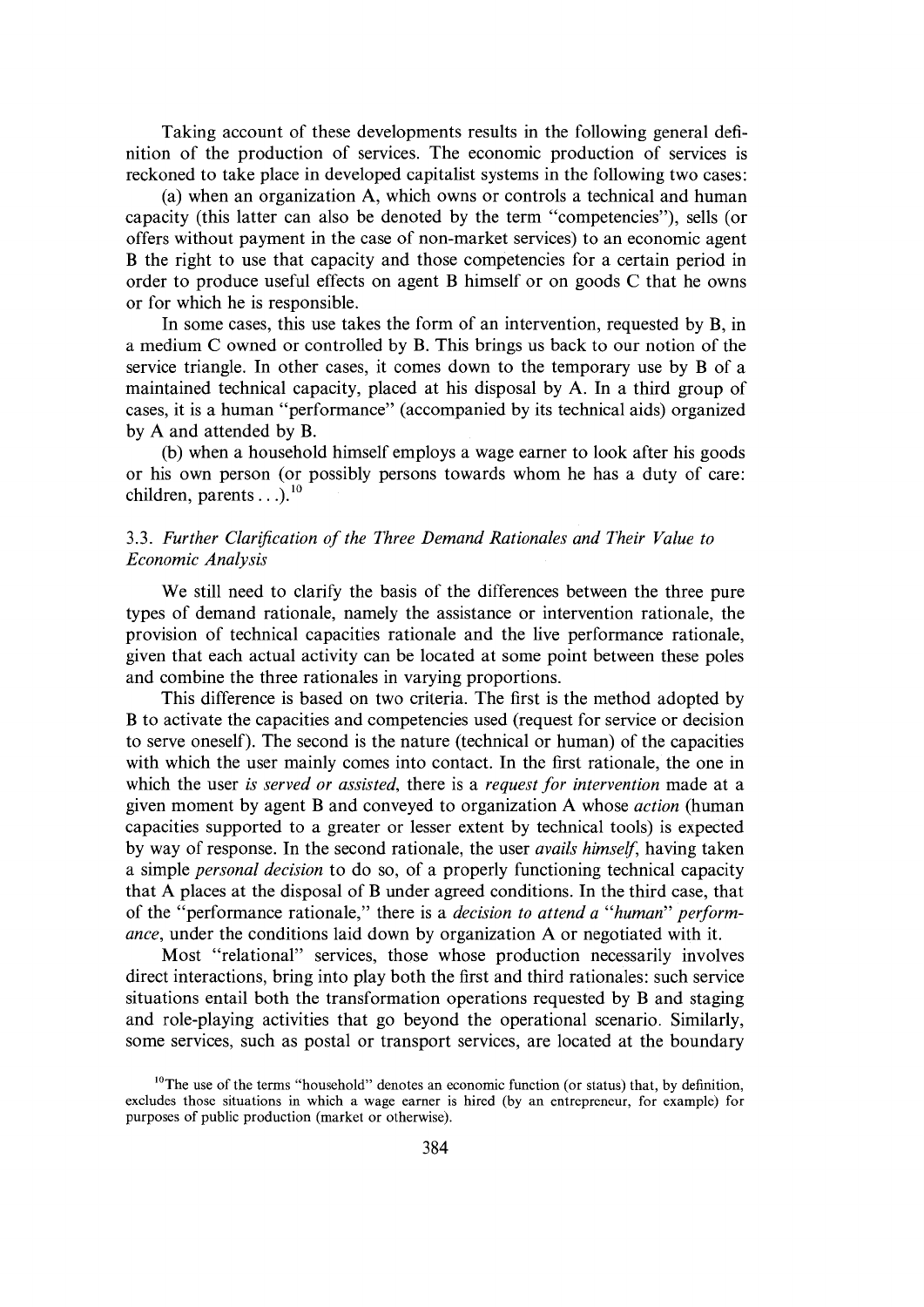between the intervention and provision of technical capacities rationales. These hybrid situations do not, for all that, invalidate the distinction between the three rationales as types.

The fact that a service activity is located predominantly within one of the three rationales has implications for the representation of that service as a product, that is for the "output conventions" that underpin market transactions and the evaluation and measurement of output and performance (Gadrey, 1996). In the assistance or intervention rationale, the most obvious outputs are, in Hill's words, "the repairs" themselves, that is the changes in the state of the realities subjected to intervention. In some cases, in fact, this statement proves to be inadequate, since there are several different conventions that can be used to classify and evaluate the changes of state, depending in particular on the time horizon of the evaluation. The output of hospital services, for example, could be defined on the basis of direct treatments (medical "acts") or on the basis of the mediumterm improvement in patients' state of health (Gadrey, 1996). The same is true of the outputs of educational establishments, consultancy services, etc.

In the provision of technical capacities rationale, the output is often represented in terms of time units that vary in accordance with the mode of use (duration of call in the case of telephone systems, number of nights in the hotel trade, number of days' hire for rental cars, minutes of access to databases, etc.). However, other conventions and contracts are possible, although duration of use is almost always a key element. Finally, in the "entertainment" or "performance" rationale, the outputs and the units of output are usually pre-packaged sequences of performances, although there are different conventions for taking account of audience size when evaluating the output.

Without examining this point in any great detail, it is interesting to note that "Baumol's law" on the cost disease that afflicts certain services applies in particular, in the famous illustrations provided by the author, to the live performance rationale as well as to the most interactive or relational variants of the assistance rationale, but that it does not apply at all to the provision of technical capacities rationale. Moreover, activities falling within the scope of this last rationale have seen considerable productivity gains over the past thirty years, comparable with or greater than those seen in manufacturing industry.

Similarly, the fact of belonging predominantly to one or other of the three rationales can influence the spatial distribution of the activity in question. When Hill offers a convincing analysis of the constraints on the location and spatial deconcentration of car repair activities, he is arguing within the framework of the repair or intervention model, in which services have to be organized in accordance with the "pattern of ownership" of the realities in need of "repair" (people or goods). Services based on the provision of technical capacities are sometimes more easily able to escape these proximity constraints. To be persuaded of this, it is enough simply to take the examples of telecommunications, television and electronic databases. In other cases, (car hire, large retail outlets, launderettes,. . .), the technical capacity must also be available close to users. For its part, the live performance rationale remains characterized by the simultaneity and spatial proximity of production and consumption. Broadcast performances depart from this rationale to move closer to one based on access to broadcasting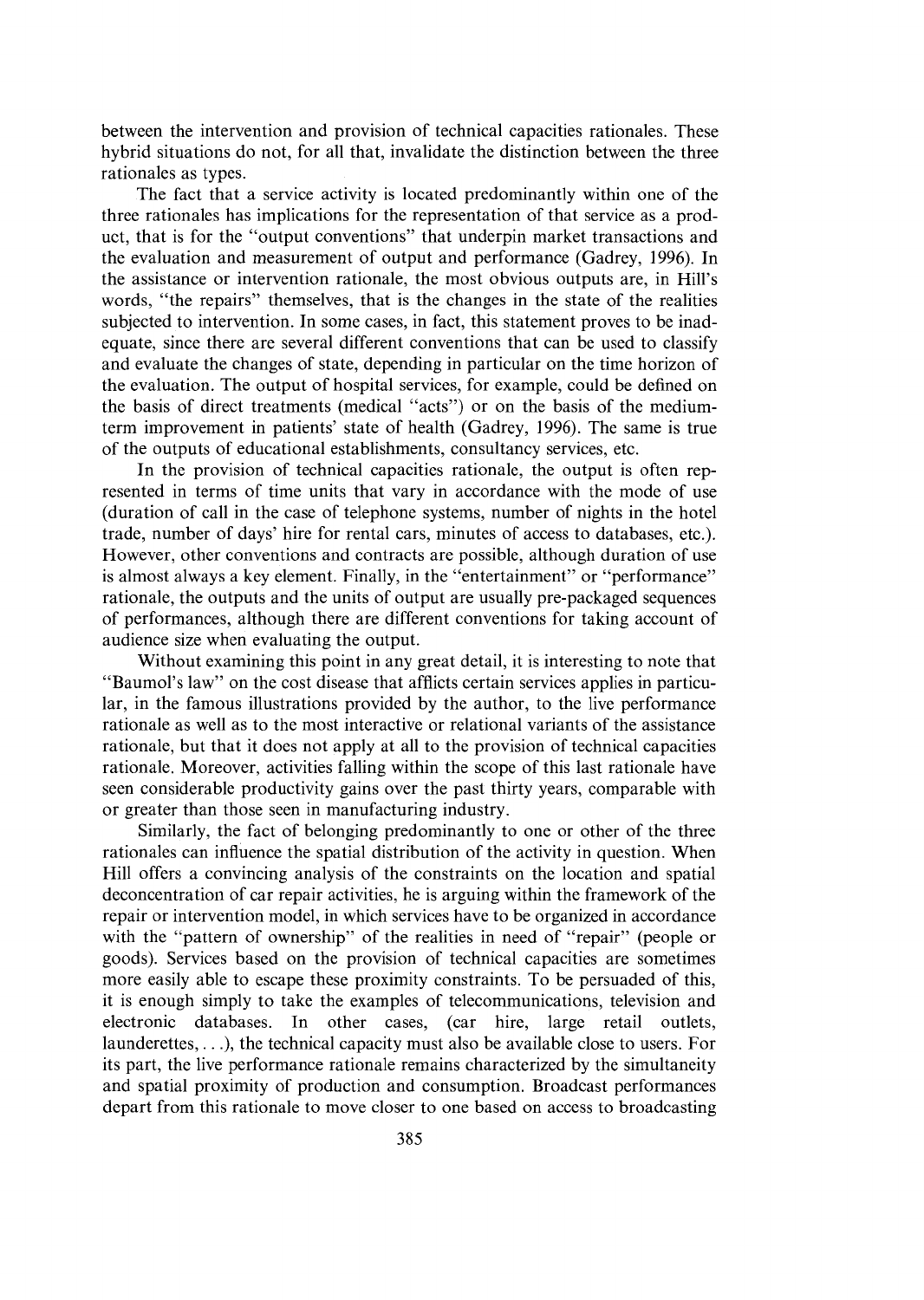capacities, although those capacities are sustained by programming activity. The situation is, therefore, a hybrid one.

Finally, it is worthwhile making a distinction between these three rationales for the purpose of analysing international (or inter-regional) trade in services. When Hill states that it is not possible to produce services in one country and *then* export them to another country, which is generally possible with goods, he is often right in the case of the local repair or live performance rationales, but he is wrong in the case of a whole series of services based on access to technical capacities: telecommunications, television, information and reservations, and, increasingly, banking and financial services, electricity distribution, even air transport. In such cases, service provision is synonymous with the proper functioning of an accessible technical system; *to* a large *extent,* such functioning can be ensured without regard for the customer proximity constraint, once the customer is connected to the system. This is all the more true when the connection can be made at the ends of deconcentrated technical networks: cables, radio telephony, electricity or telephone lines, water supply systems, etc.

#### **CONCLUSION**

This article aims at a better understanding of the social and institutional embeddedness of the conceptual distinction between goods and services. Unfortunately, such a view does not provide simple and definitive answers to the issue of designing adequate product and industry classifications. As one of the referees of this article put it—I take the liberty of quoting his comments—it is unlikely that one can ever arrive "at a definitive and fully acceptable distinction between goods and services." On the contrary, it is likely that (evolving) shared conventions could firmly define certain products as goods, other as services, with still "others which are in a border region" and which requires "more or less arbitrary conventions. . . Users must therefore understand what one can clearly distinguish here, and what remains ambiguous and is likely to continue so." The main function of this paper is to reduce the size of the border zone and the arbitrary character of the solutions, by a contribution to the design of the conventions. The conceptual distinction between goods and services refers to "ideal types," and, as such, it is likely to last as an essential scientific tool, provided that it is periodically revisited to take account of the new economic realities.

#### **REFERENCES**

Avril, P., *The'orie sommaire de la distribution,* Gauthier-Villars, Paris, 1964.

Bell, D., *The Coming of Post-Industrial Society, A Venture in Social Forecasting*, Basic Books, New York, 1973.

De Bandt, J., *Services aux entreprises,* Econornica, Paris, 1995.

- *,Services in Economic Thought: Three Centuries of Debate,* Kluwer, Dordrecht, 1992.
- Fuchs, V., *The Service Economy,* Columbia University Press for NBER, New York, 1968.
- Gadrey, J., *Services, la productivité en question*, Desclée de Brouwer, Paris, 1996.
- Goffman, E., *Asylums,* Anchor Books, Doubleday, New York, 1961.

,The Interaction Order, *American Sociological Review,* pp. 1-17, Vol. 48, 1983.

Delaunay, J. C. and J. Gadrey, *Les enjeux de la sociite' de service,* Presses de la Fondation Nationale des Sciences Politiques, Paris, 1987.